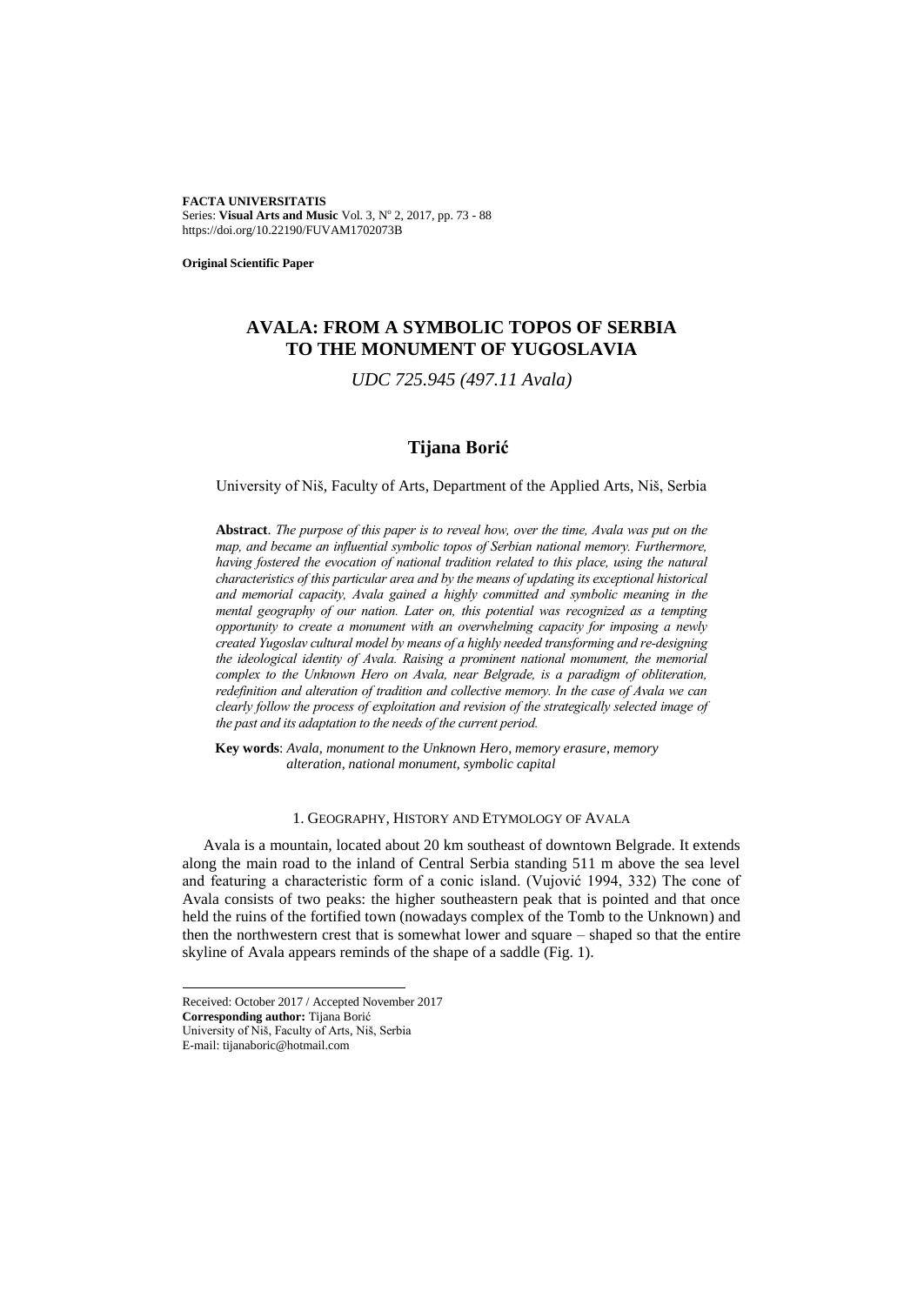Avala has been closely attached to the history of the Serbian capital and it has always been considered a symbol of Belgrade and it is deeply rooted in the collective memory of the Serbian nation. This mountain was crucial for the development of the early settlements on the banks of the river Danube. Avala has been mentioned in records from the earliest times and continuously throughout Belgrade history as an important strategic landmark (Ĉubrilović 1974). The very first reference to Avala was made in the adventurous myth of Jason and the Argonauts. During their journey toward the fabled Colchis searching for the Golden Fleece, while sailing from the Black Sea to the Danube, Avala was described as Mountain Angur "where the River Istros (Danube) divides the flow of water*...*" (Appollonius of Rhodes 2015, 122–125). The sources show that the area around this low mountain was inhabited in prehistoric times (Bošković 1940, 70). It is substantiated by the remains of mining activities in a mercury mine on Avala named Suplja stena (the Hollow Rock) (Vujović 1994, 332). There have been some still living stands believing that, at the time of Romans, Avala was Mons Aureus (the Golden Hill) (Bošković 1940, 70). According to the findings, it is sure that the Romans did build some sort of smaller settlement and a watchtower in order to control the access to the ancient city of Singidunum, as well as to protect the mines on the slopes of the mountain.



**Fig. 1** Avala Mountain, a photo from 1930s, the collection of Mr. Miloš Jurišić

During the Middle Ages, between the  $13<sup>th</sup>$  and  $15<sup>th</sup>$  century, Avala belonged to the territory of medieval Serbian rulers, and it played an important role in controlling the access roads to Belgrade. Some researchers have assumed that a heart shaped medieval stronghold made of stone at the top of Avala was first built by Despot Stefan Lazarević and members of his dynasty as a protective shield of the Serbian capital, the city of Belgrade (Krstić 2010, 109). However, recent research has strongly confirmed the presumption that the medieval fortification was built by the Ottoman commander and governor (beylerbey) of Rumelia, Hadım Sehabeddin Pasha (Katić 2015, 254–256) in May 1442 on top of late antique or Byzantine remains during the first fall of the Serbian Despotate (1439–1444) as a counterfortress to the Hungarian Belgrade.

The Serbs used to call this fort Zrnov, most likely after the old Serbian term *zrvanj*, signifying a crunching mill for turning grains or minerals into powders (Detelić 2007, 27; Damjanović 2007, 19). Some foreigners referred to this hill-fort as Sarnov (Katić 2015, 258). The Ottomans renamed the mountain in Havala whereas the fortress on top of it they called Guzelce Hisar (Ibid., 257; Šabanović 1964, 541) or, in short, Guzelce (Ĉelebi 1973, 329; Detelić 2007, 28) meaning a lovely fort. Meanwhile, the term Avala (without the letter h) has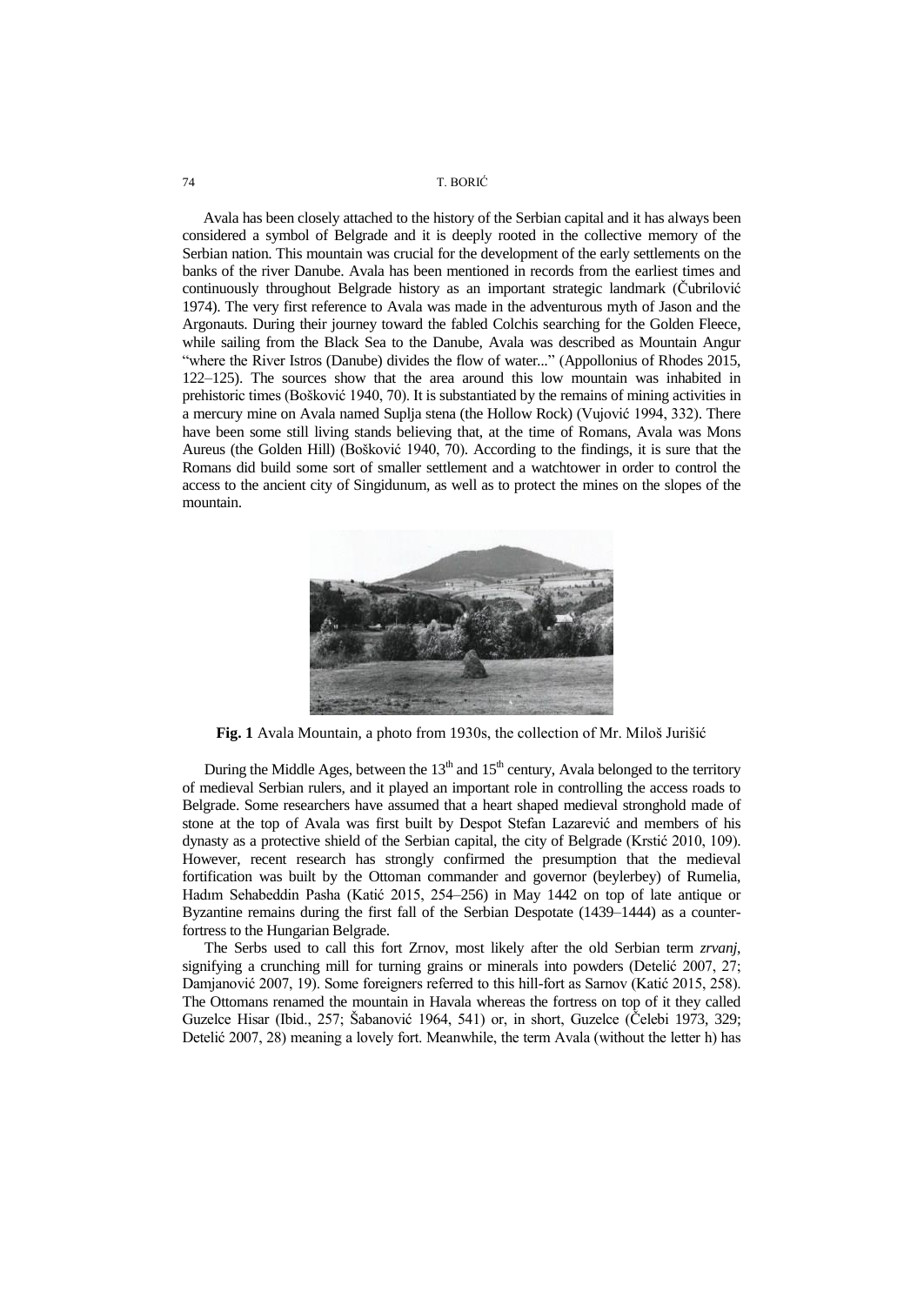been in use for the fortress as well, and by the end of the  $16<sup>th</sup>$  century it replaced the original name and its other versions even though the local Christian population kept calling the old fortified town by its Serbian name Zrnov (Katić 2015, 257–258). Havala originally comes from Arabic and it means an obstacle or a shelter (Bjeletić at al. 2003, 46) that also fits the toponym since Avala held the significant role of a shield for the mines of lead, zinc, silver and mercury positioned at the foot of the mountain. On the other hand, in Turkish and its Balkan versions *havala* is used for a hill, a place or fortress that dominates the city or its surrounding area (Ibid.; Ĉelebi 1973, 329; Šabanović 1964, 541).

The medieval town of Zrnov (Fig. 2) was built of stone and surrounded by a wide earthen moat (Bošković 1940, 72). The Upper Town is the oldest part and it was located at the highest mountain peak featuring a slightly elongated shape with cylindrical towers rising on the east, south and west corner. The north side represented the most accessible element of the fortification and it featured the largest defensive guard tower granting or preventing access to the inner part of the city (Ibid., 83–86). The lower part of the city represents a somewhat later extension entirely designed to meet the need of firearms warfare. It was of an irregular shape and its walls contained numerous gun ports (Ibid., 90–91).

In 1444, the Ottomans lost Zrnov and it was for a short time returned to the property of the Serbian Despot Djuradj Brankovic (Katić 2015, 258, ref.19), but in May 1458 the grand vizier of the Ottoman Empire Mahmud Pasha Angelovic regained it (Ibid.). This is the first written Ottoman record of Mount Avala (Šabanović 1964, 241). Just a year later in 1459, the entire territory of Serbia was under the Ottoman rule with the exception of Belgrade. At the beginning of the  $16<sup>th</sup>$  century, in 1515, the Hungarians attempted to conquer Zrnov, but the attempt ended in defeat (Katić 2015, 262). The first Serbian record of Avala dates back to 1515 and it refers to this unsuccessful siege (Daniĉić 1864, 406). After the fall of Belgrade in 1521, this fortress lost its strategic importance. Still, it kept being used as a protective shield of the newly opened silver and lead mines on Avala (Katić 2015, 267). There is no precise record of when the fortress was abandoned, but it is assumed that it was in the  $18<sup>th</sup>$  century after the last Austro-Tuskish war 1736–1739. After 1738, the fortress on Avala was never again restored (Ibid., 269).



**Fig. 2** The medieval Town of Zrnov on Avala, aerial view from the period 1930–1934, the collection of Mr. Miloš Jurišić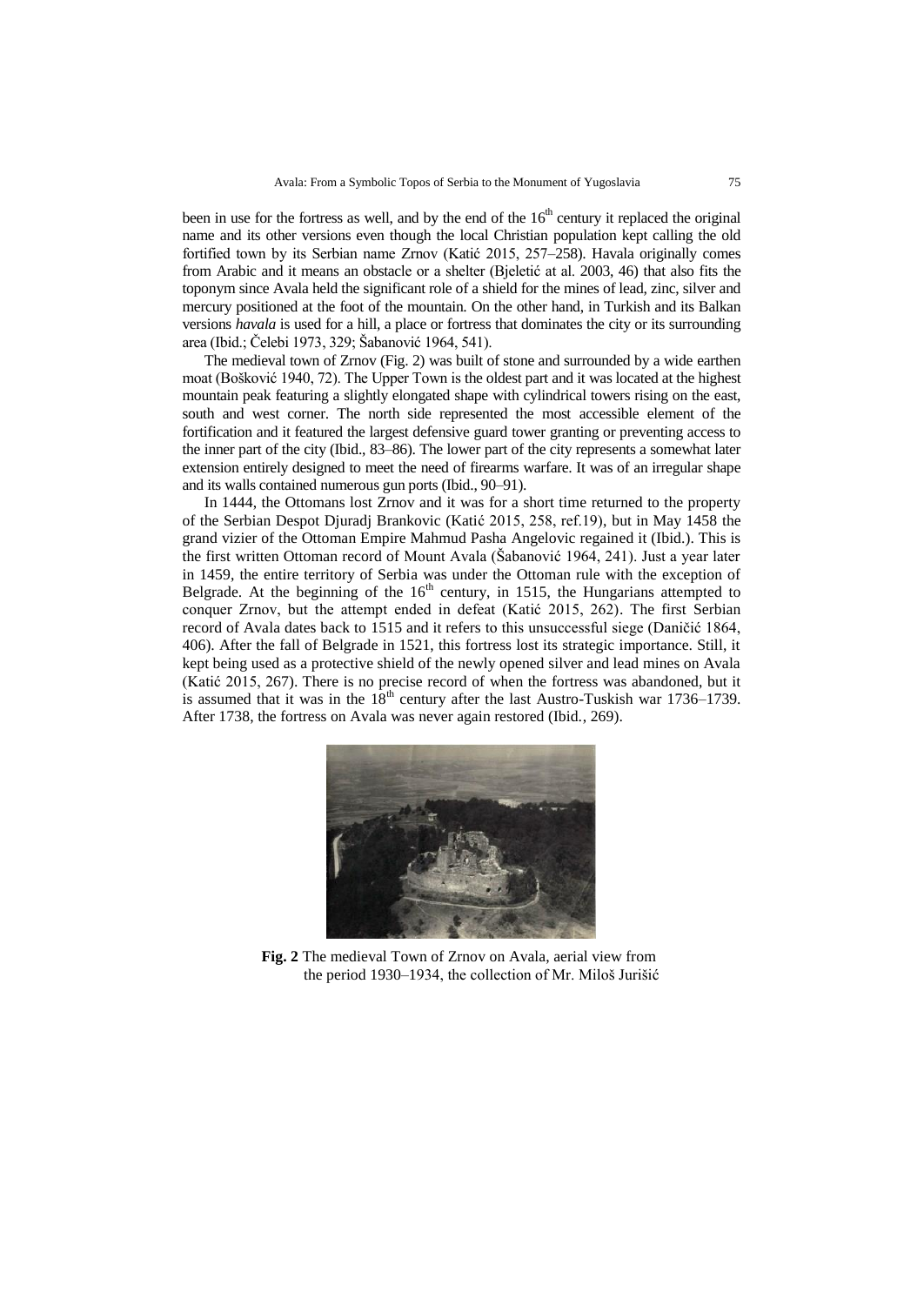#### 2. AVALA IN ORAL LORE

Avala held an important place in the oral lore, epics and popular tradition of Serbia. In an epic folk song titled *Imprisonment and Marriage of Jakcic Scepan* collected by Vuk Stefanovic Karadzic, a famous Serb scholar and linguist, (Stefanović Karadžić 1845, 605), the opening lines introduce the Avala Mountain: "The white fairy has loudly cried / from Avala green mountain*.*"

During the Ottoman rule, the city of Zrnov was remembered by Porca, a notorious Turkish commander and bandit leader, where according to the well known legend (Chadwick, M., Chadwick N. K 2010, 322) was his seat in order to control access to Belgrade. The surrounding residents feared him because he kept attacking, blackmailing and robbing them. Evliya Celebi, a renowned Ottoman explorer recorded in his celebrated travelogue from mid  $17<sup>th</sup>$  century that the grave of Porca was located within the city of Avala (Čelebi 1973, 331). The aforementioned legend says that Porca of Avala was assassinated by the Serbian nobleman Vuk Grgurević Branković remembered via heroic epics as Vuk the Fiery Dragon. He was the famous fighter against the Ottomans and the grandson of Serbian Despot Djuradj Brankovic, thus belonging to the last ruling medieval family of Serbia before it was finally conquered by the Ottomans after the fall of Smederevo in 1459 (Fajfrić 2014, 428). In a poem of the Karadzic collection named *Vuk the Fiery Dragon and Porca of Avala* (Stefanović Karadžić 1845, 587) we again find Avala in the opening verses: "Two companions are drinking wine, at Avala above Belgrade." Furthermore, Vuk the Fiery Dragon was the last noble knight to have mythological features of supernatural forces and the strong individuality of a dragon hero. The oral lore and epic poetry have attributed to him crucial epithets and extraordinary characteristics of loyalty and heroism. Thus, this early incorporation of Avala into distinctive heroic milieu and its association with the legendary past of the capital of Serbia, as well as the glorious deeds of epic heroes have significantly contributed to its active role in building up the modern national consciousness and its important place in the patriotic topography of the Serbian people.

## 3. AVALA , ITS ROLE AND RECEPTION IN THE 19TH CENTURY SERBIA

Early Serbian leaders understood and followed modern European concepts when it comes to the legitimacy of claims to the nation and its territory (Makuljević 2006, 153). In line with the European trends that, besides the cult of heroes, set up the cult of ruins and the national territory in service of stirring modern national feelings, nature and natural environment were introduced as equally important aspects of collective memory and national topography. At the time of the awakening of the national consciousness and the setting up of the modern Serbian state during the  $19<sup>th</sup>$  century, the ruins and old historical nuclei along with those landscapes associated with legendary past were understandably included in the corpus of historical national monuments, providing legitimacy to the national self – definition (Borozan 2008, 34–35).

With its almost ideal characteristics in terms of strategic and symbolic importance, Avala secured its influential symbolic position within Serbian national memory. The overwhelming impression of the fort"s dominance was so stunning that the aforesaid traveler Evliya Celebi described it so vividly: "It lies on a steep cliff that rises to the heavenly heights" (Ĉelebi 1973, 329). Turbulent history and mythological background of Avala and its continued existence in Serbian oral epic songs and legends have been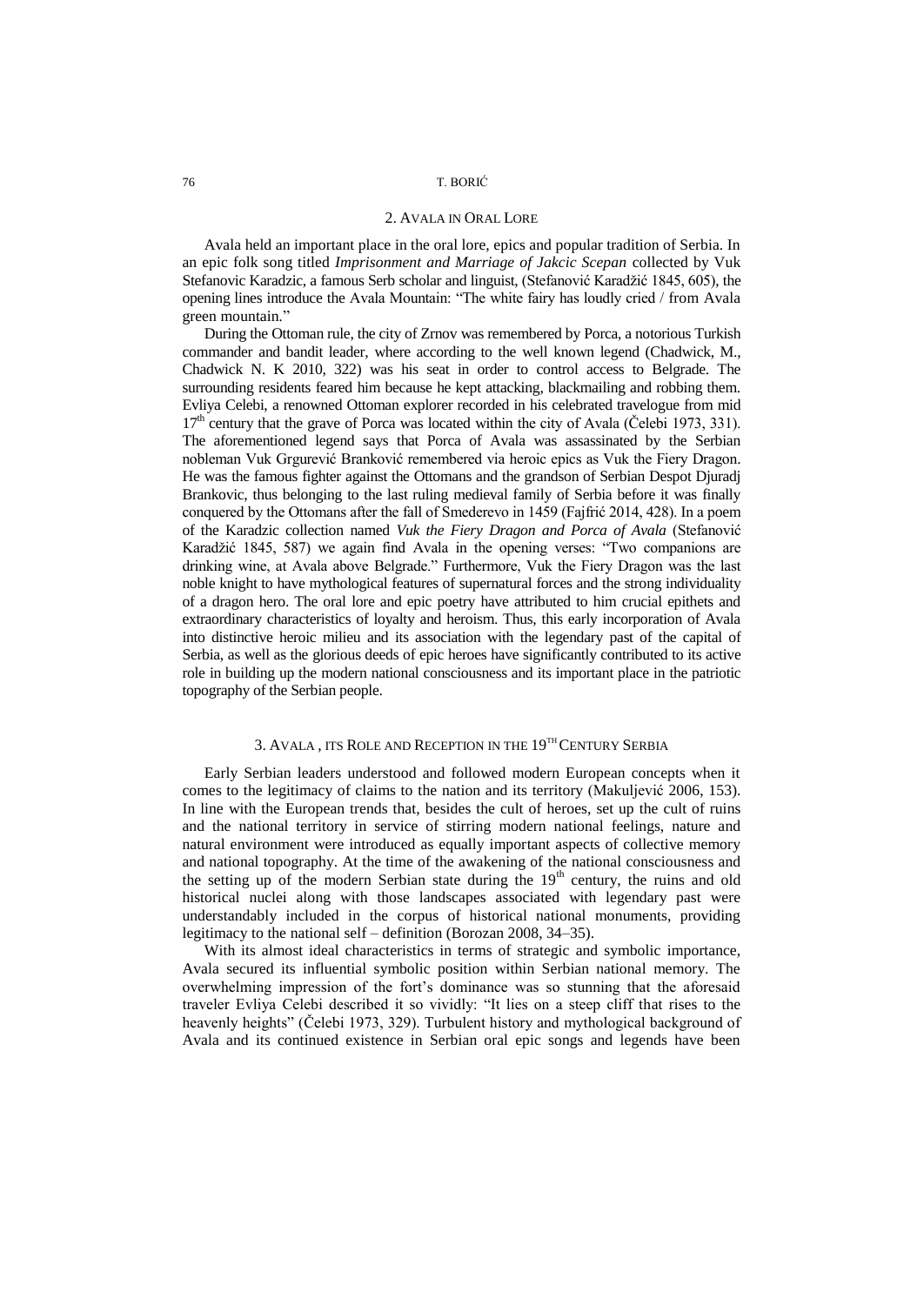recognized as an ideologically useful device. Prince Milos Obrenovic found this old culturally symbolic place perfectly convenient in supporting his ruling ideology and endeavors in rising national awareness. It wasn"t too long before Avala would obtain an epithet of an area of the antique and noble origin and of the lasting continuity.

The excellent position of Avala, rising above the city of Belgrade, properly isolated in the silence of the natural environment, has provided a wide uninterrupted skyline, distant horizon where the Royal Palace was strategically distinguished, noted Felix Kanitz, an extensive Austrian traveler (Kanic 1985, 13). The abundance of Avala"s gardens and vineyards as well as its number of springs of drinking water were already well known and widely praised turning it very early into a popular pleasure trip resort (Ĉelebi 1973, 330). However, at the beginning of the 19th century due to constant fight and clashes over the territory of Belgrade, Avala did not look neat. In the spirit of modern European culture and landscape design (Hirshfeld 2001), nature is a place of tranquility and inner peace, and as an allegorical representation of the garden of eternal bliss, it must be cultivated and trimmed. Consequently, Josif Pancic, a renowned Serbian physician, botanist and first president of the Serbian Royal Academy, wrote a letter in 1856 to the Serbian Ministry of Education warning it about endangered condition of Avala and mentioned that its" flora and fauna would be seriously extinct if the state did not do something to improve the serious problems (Šehovac, Jovović et. al. 2007; Milanović 2008, 110). Based on this letter, Prince Milos ordered in 1859 that Avala should be "deeply trenched" to prevent the forest from further clearing and cutting trees. Five years later, in 1864, as the peasants from the surrounding villages broke the fence and cut down the young trees in order to make poles, the authorities of the District of Belgrade appointed a forester. The activities for the cultivation and rejuvenation of the Avala forest, were intensified in 1887 and in 1891. In the Forestry Law, Avala was declared an excursion park – forest. Later on, in 1900 the roads were set and the forest base at the top of Avala was turned into a national park with an area of 309 hectares in 1936 (Ibid.).

From the middle of the  $19<sup>th</sup>$  century, Avala turned into a highly popular and frequently visited excursion destination for the people of Belgrade, in particular during the city"s hot summers. The ruling elite supported and encouraged organized visits to Avala. Until World War II, the city of Belgrade and its citizens have celebrated the Day of Avala – Saint George's Day (Jovanović 2008, 31) when gymnasts, scouts, mountaineers, nature lovers and villagers would gather there dressed in the picturesque folk costumes from early dawn to the late evening hours recognizing the patron saint. By this means the sense of belonging to the community was encouraged, and it demonstrated unity and strengthened loyalty to the nation.

Modernization of the capital introduced activities providing the easier access to Avala and more comfort for the visitors via an active approach in road construction and a growing number of restaurants and rest areas. By the end of the  $19<sup>th</sup>$  century, a modern road network was set significantly improving the traffic flow and the city"s connection to Avala. Once again, Kanitz noted: "The hotel with a restaurant and tram line should soon come, so Avala would be for Belgrade, what Kahlenberg is for Vienna" (Kanic 1985, 131).

During the First Serbian Uprising of the Serbian Revolution against the Ottoman Empire, at the foot of Avala took place a bloody clash between Karadjordje and his soldiers confronting the Turkish army. On that occasion in 1806, a large number of people from the surrounding villages participated in the struggles for the liberation of Belgrade. The people were led by Karadjordje"s military commander Vasa Carapic, from the nearby village of Beli Potok (Ĉubrilović 1974, 22–31). He was nicknamed the Dragon of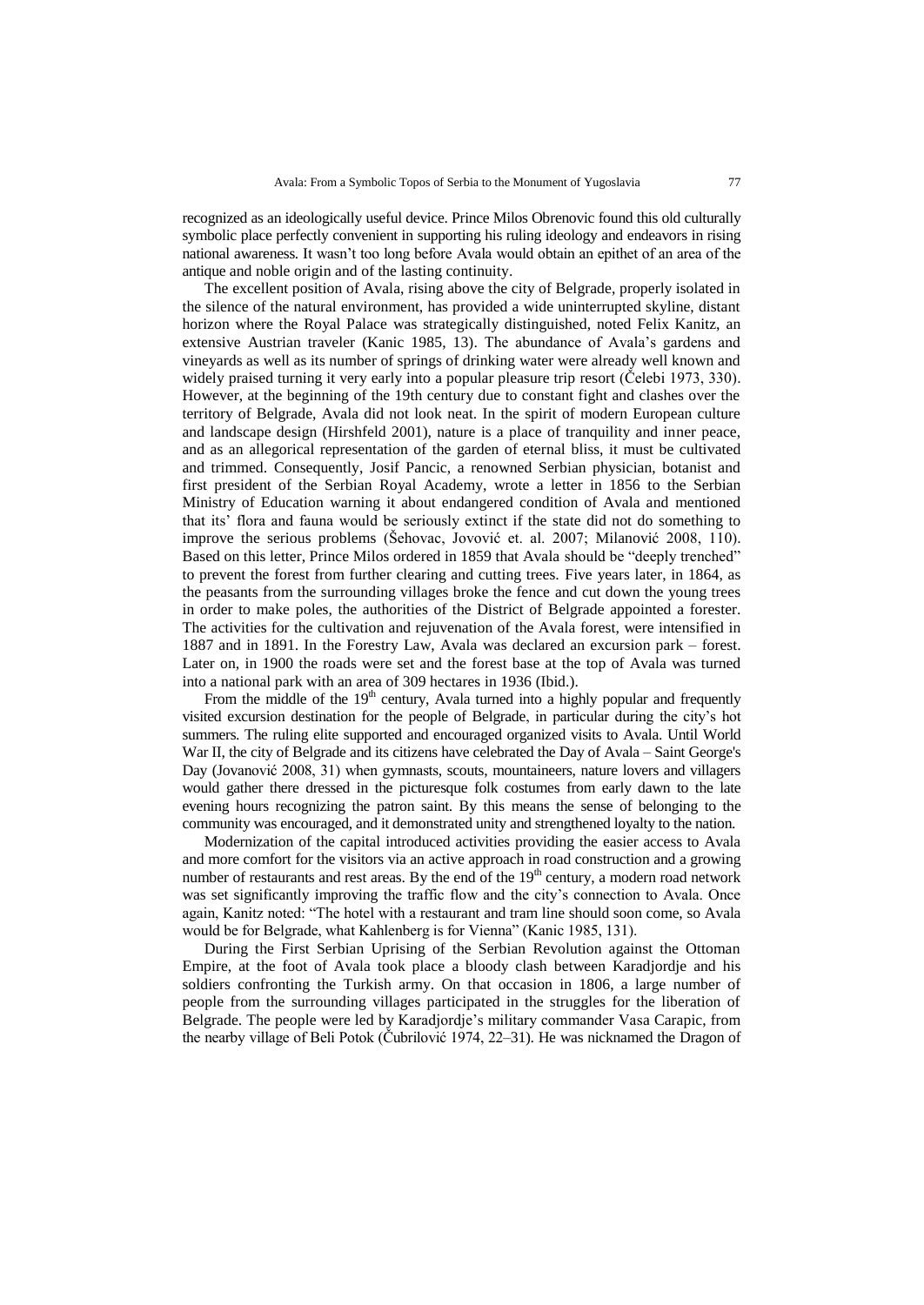Avala. These mythical victories and bloody battles of the recent history additionally strengthened Avala`s role in the coordinate system of historical places of Serbian memory. It grew into an important symbolic place where the past could be easily incorporated and engaged within the modern reality.

The  $19<sup>th</sup>$  century Serbian patriotic poetry was an active factor in pointing out Avala's place in the symbolic topography of the Serbs. From the poem of Djura Jaksic *Perish, oh Brothers* (*Padajte braćo*) of 1862 (Jakšić 1862, 349) in which the still living term Blue Avala was introduced, to the one of Laza Kostic *Oh Avala* (*Oj Avalo*) of 1884 in which Avala stands as a symbol of Serbian glory (Kostić 1991, 63–64) and finally that of Veljko Petrovic, *To Avala* (*Avali*) of 1906 (Petrović 1969, 30–31) in which it stands for a bastion of freedom, the Avala Mountain keeps appearing as a vital historical motive of freedom and unity of the Serbian people, an iconic symbol of Serbian identity. Via the use of convincing correlation between the past and the present, the feeling of stability in time and space and faith in the continuity of the nation has been born.

## 4. MEMORIAL TO THE UNKNOWN HERO ON AVALA

The idea of raising a monument to an unknown hero appeared in Serbian spirit after the First World War during the growing French influence (Dimić 1997, 193) and in the wake of the wide-ranging and growing cult of raising monuments to the fallen war heroes across Europe (Obrenović 2013, 313). The practice of marking and honoring memorials to the unknown heroes was widely known in  $19<sup>th</sup>$  century European practice (Borozan 2015, 446). Mass destruction on an unprecedented scale, brutality of conflicts and countless causalities of the Great War caused the blossom of the cult of the fallen soldier (Pintar 2014, 115–128; 221–225). It is considered that the most influential was the French initiative to commemorate its heroes in Paris, France in 1920. This quickly spread all over allied countries in the First World War (Tucić 2008, 1). The mass death of the fallen warriors in the First World War was recognized as the most powerful integrative element and strengthening factor for the unity of the nation, and thus France made the decision to commemorate the Battle of Verdun one of the longest and the deadliest battles of the First World War on the Western Front by means of raising a monument to the Unknown Hero in the capital. The choice of the Unknown Hero who was to be buried in this newly built war memorial and to symbolize the sacrifice of all heroes who gave their lives for their countries and national interests was carried out in a ceremony ( $\zeta$ ivković 2016, 33) from Paris' garrison. A soldier from the infantry corps was sent to Verdun, to the legendary heroic defensive fortress and the mass grave. Eight coffins with dead bodies of unknown soldiers were arranged in front of him, and he chose the sixth. The chosen Unknown Soldier of the French Army was then buried under the Arc de Triomphe. Additionally, an eternal flame was lit in memory of the dead who had never been identified (Živanović 1968, 4).

Soon after France, other allied countries followed their example in glorifying the fallen heroes: the United States, Great Britain, Canada, Belgium etc. All countries took France as an example and so this concept of honoring the Unknown Hero was transferred to Serbia that was already part of the newly established Kingdom of the Serbs, Croats and Slovenes (Pintar Manojlović 2014, 221–225). Furthermore, provisions of the Treaty of Versailles referring to the military cemeteries obliged countries to take care of the war memorials on their territories regardless of national origin and religious beliefs (Obrenović 2013, 374). The newly formed Kingdom of the Serbs, Croats and Slovenes took over this obligation and the government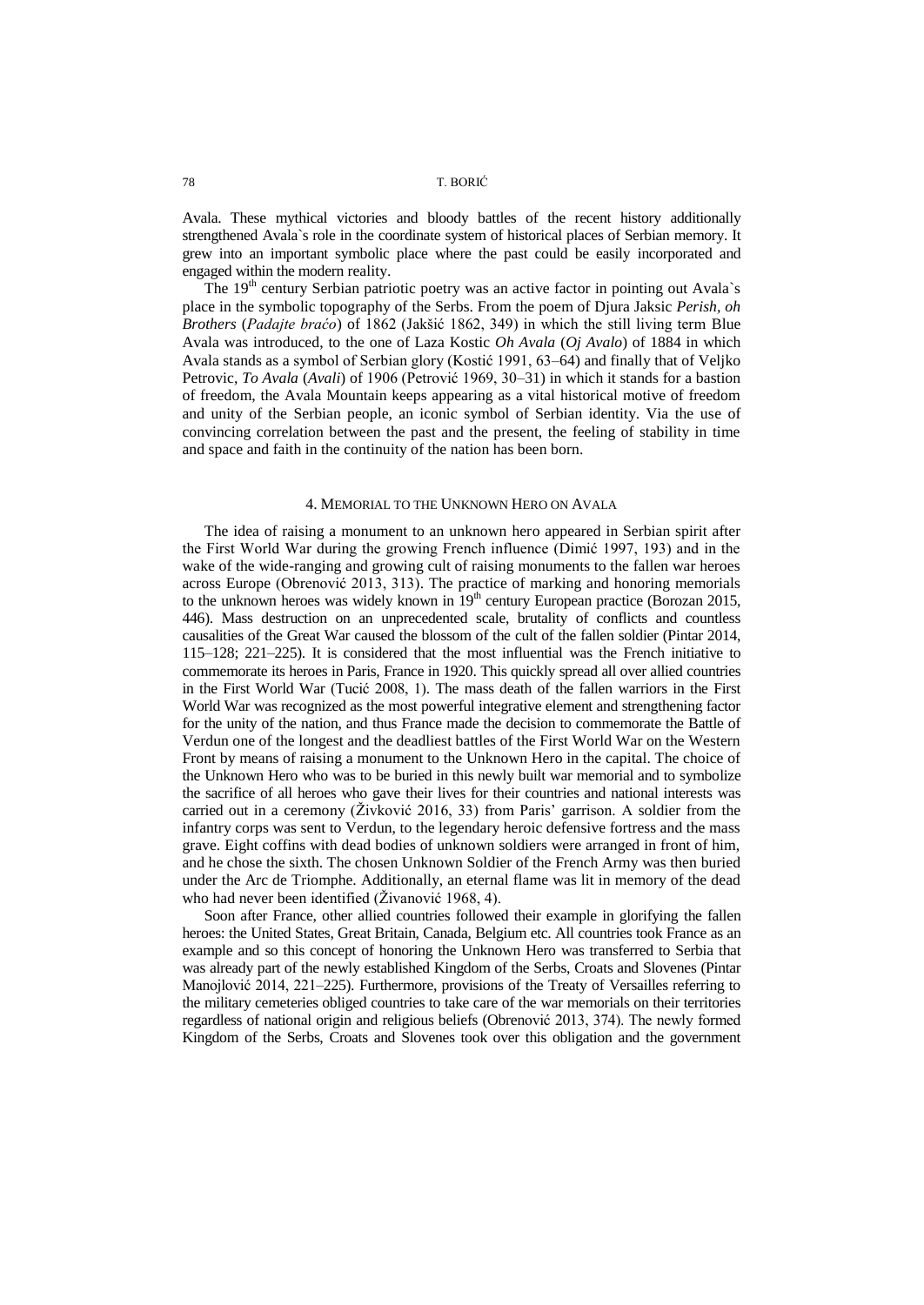issued special regulations (Ibid. 80). Moreover the cult of the dead and the active process of honoring the memory of the fallen warriors were especially apparent on the territory of Serbia where memorial crosses and smaller monuments to the fallen soldiers kept being raised in the 1920s.

The act of raising a monument to the Unknown Hero in Belgrade was accomplished differently as compared to the experiences in the other allied countries. The first obvious difference is the choice of the monument"s setting. The Monument to the Unknown Hero in Belgrade was raised on Avala, i.e. far away from the city center, whereas in the other allied countries of the First World War, the monuments of this type were most often built in the heart of their capitals (Ignjatović 2007, 214). Interestingly enough, the position of the monument to the Unknown Hero on Avala had already been chosen and to some extent predetermined by seeing that the first incentive to mark the site of an unknown fallen warrior came from a soldier of the opposing army. Namely, during World War I, the fortified town of Zrnov served as an observation post and a seat of the defense garrison of Belgrade. During the defense of Belgrade in 1915 a warrior of the Serbian army who was killed in a grenade attack, was buried at the side of the road by the enemies. Somewhere beneath the old town of Zrnov on the passage between the grand and small peak of Avala Mountain, Austro-Hungarian soldiers dug a simple grave and set up a cross with the inscription *Ein unbekannte serbischer Soldat* (*One Unknown Serbian Soldier*) (*Neznani junak na Avali* 3). Journalists later reported that the surrounding residents, mainly the Great War veterans, have regularly venerated the grave on Sundays paying respect to the shadows of the unknown hero (Matekalo 1938, 15). It is also recorded that this grave of the Unknown was discovered by Svetislav Vicentijevic, a soldier who had been awarded twelve medals for bravery on the Salonic Front and a former president of the local nearby community of Beli Potok (Ibid.). This almost legendary and somewhat romanticized reference to the political cult of the dead objectified in the phenomenon of the Unknown Hero of the First World War could be understood as part of the manifestation of the official course of cultural politics of the unified state and its efforts to produce a new reality based upon the Great War traditions (Borozan 2015, 447–448) as well as to emphasize the idea of integral Yugoslavism (Ignjatović 2007, 215–217).

In 1921, the National Parliament accepted a proposal of Radoslav Agatonovic, a member of the Parliament, that the state should encourage and support building of a modest monument to the Unknown Hero on Avala ("Neznani junak na Avali", 3). The Committee for raising a Monument to the Unknown Hero on Avala was formed and it was decided that is should be shaped as a modest memorial fountain ("Spomenik neznanom junaku", 3). Doubting the officials and their active approach to the construction process, the local administration organized the building of the memorial in 1922. Induced by the initiative of Dragomir Dimitrijevic – Cele (Stojanović, N., Janković, S. et al. 2005, 546), an engineer, the Artistic Department of the Ministry of Education called for proposals for the memorial fountain on Avala (Kečkemet 2009, 110; Božović 2014, 79). Meanwhile, on the 23<sup>rd</sup> of November 1921 the excavation of the grave of the Unknown Hero was carried out in the presence of high ranking state officials, members of the military and the local people ("Neznani junak sa Avale", 2). The soldier found in the crater formed by the explosion of the grenade that killed him had no identity badge most likely suggesting that he had been drafted a short time before the battle as the skeletal remains and his small skull pointed out to a young, twenty-year old male. Therefore, it was officially concluded that it was undisputedly a young Serbian soldier of an unknown personal identity ("Nepoznati junak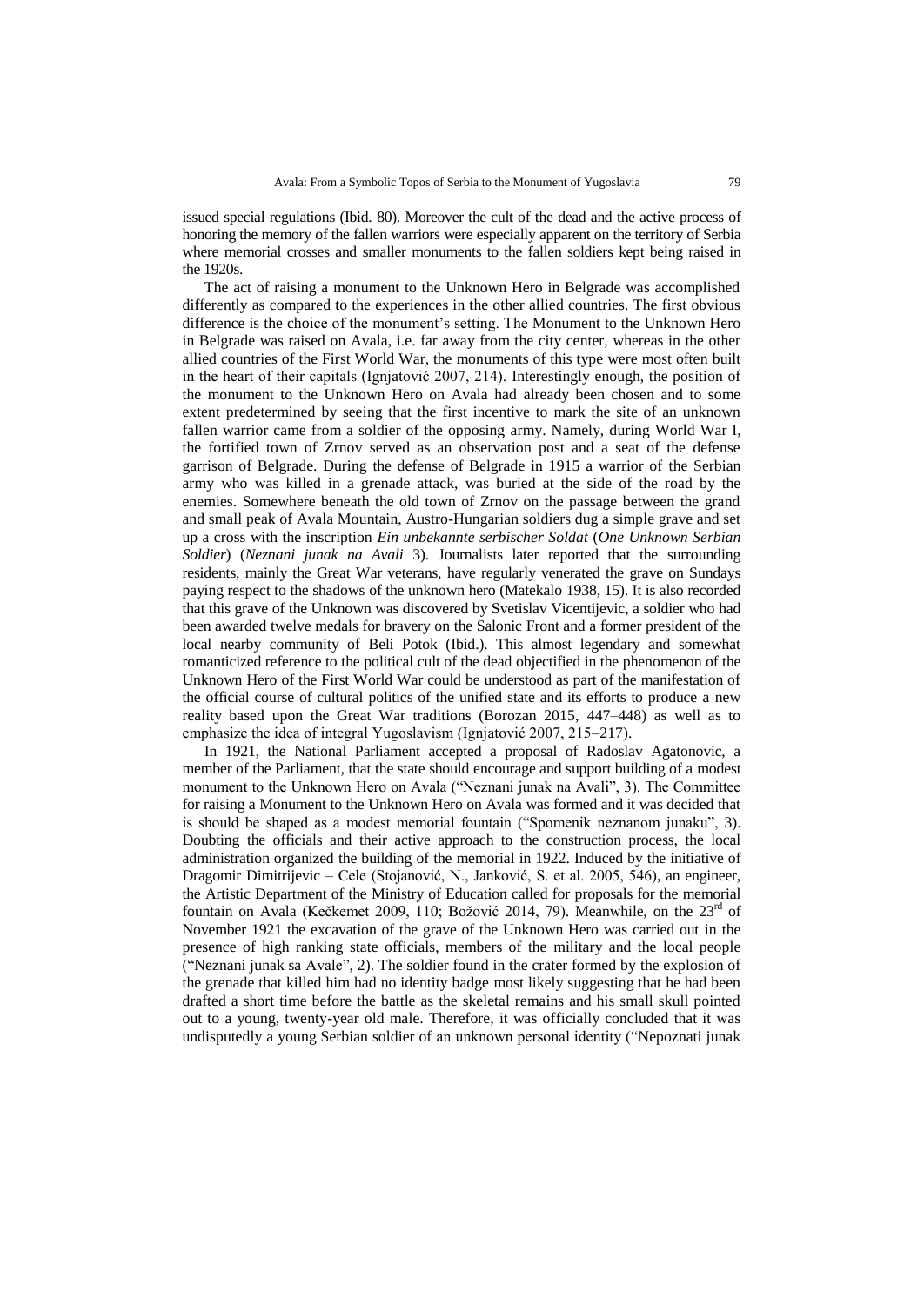na Avali", 2). All of the personal belongings and items found with the unknown hero: piece of his blouse, shoulder belt with pockets for ammunition, military boots with telephone wires instead of shoe laces, a wallet with three coins, and a piece of hardly recognizable paper, were at first kept as some sort of national relics at the cabinet of the President of the National Parliament and later in 1929 they were handed over to the newly founded Military Museum in Belgrade Fortress (Matekalo 1938, 15).

The first monument to the Unknown Hero on Avala was raised in 1922 over the excavated tomb of the fallen soldier, at the place where today"s flagpole is located and it was designed by Milan Minic (Stojanović, N., Janković, S. et al. 2005, 546). Minic was an architect employed at the Ministry of Construction, student of the influential École des Beaux-Arts in Paris and moreover he had been a volunteer in the Great War (Kadijević, A., Marković. S. 2003, 24). The construction work that started on 1 April and lasted until 14 May 1922 was done by the local peasants of the Vracar district and the railway workers who built the tunnel as part of the railway section Topcider-Mala Krsna in the nearby village of Beli Potok ("Neznani junak na Avali",1). The National Railways of the Kingdom of the Serbs, Croats and Slovenes donated the necessary material.

The simple memorial fountain was made of rustic cut stone shaped as a four–sided pyramid set on the two–leveled square based pedestal with a characteristically shaped six-armed cross on the top made of Carrara marble (Figs. 3, 4).



**Figs. 3, 4** Memorial to the Unknown Hero on Avala, photo cards from around 1928, collection of Mr. Miloš Jurišić

With its two pairs of horizontal arms this cross was projected equally in all four directions. Each side of the pyramid had rectangular segments that additionally emphasized the shape of a cross and its undisputedly Orthodox Christian character (Obrenović, 314). Those leaning segments were actually four rustic stone jardinières with evergreen seedlings, pointers to heavens and symbols of eternal life (Fig. 4). There were two plaques, the one on the west side bearing the inscription: *To the Unknown Serbian Soldier Confirmed by the State Committee in November 1921*. The epitaph on the east side acknowledged: *To the Fallen Heroes in the Wars of Liberation and Unification between 1912 and 1918, this monument is erected by the thankful people of the Vračar District* ("Neznani junak na Avali", 2). The entire monument was encircled by 16 short stone pillars connected with chains securing the individuality and sanctity of the memorial space.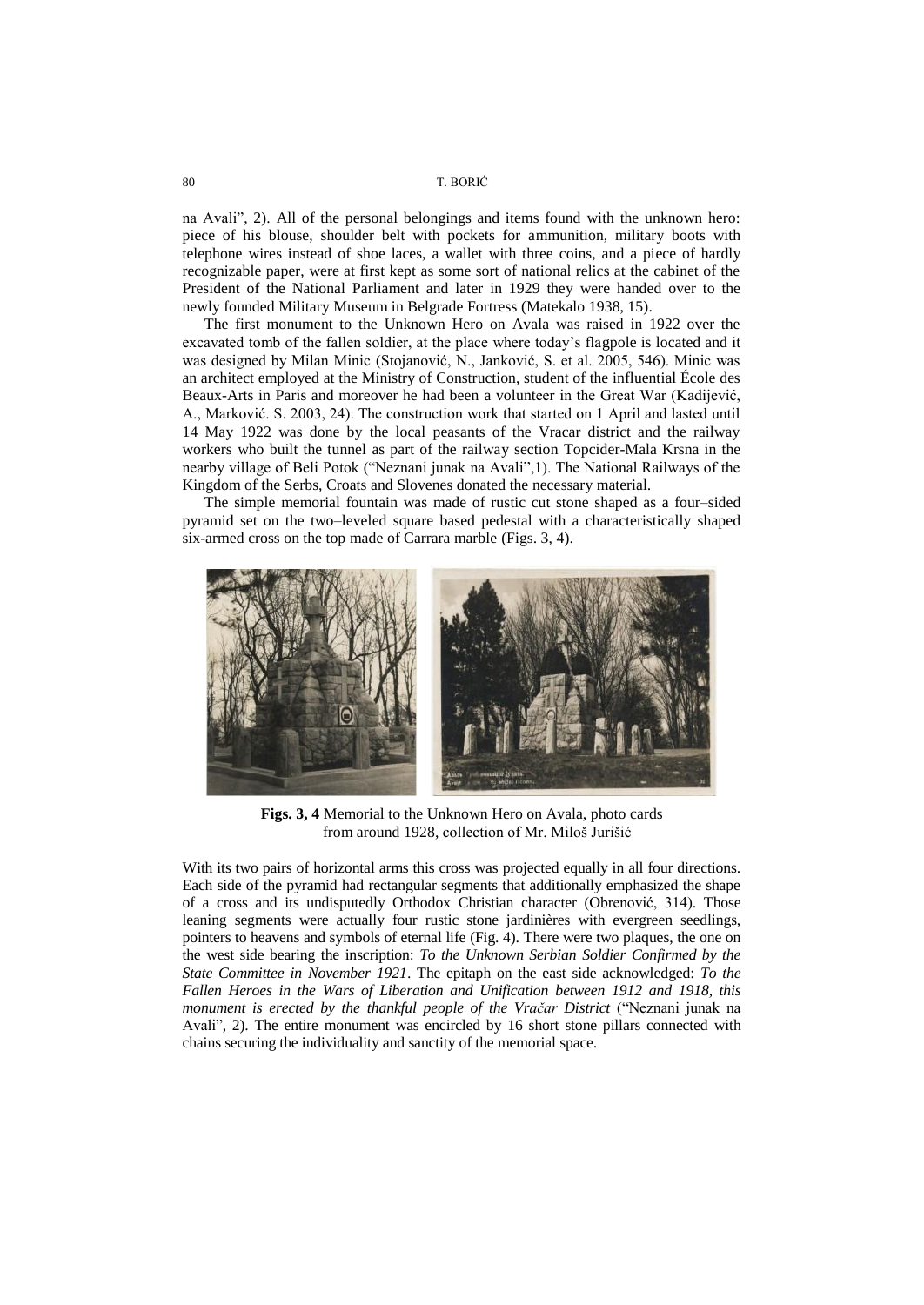The monument to the Unknown Hero on Avala was consecrated and unveiled on the  $1<sup>st</sup>$ of June 1922 ("Narod svome junaku", 1). The reporters noted that the unveiling ceremony was modest but solemn, and that besides priests, students, residents and heads of the surrounding municipalities there were representatives of the Parliament, several ministers, high ranking military officers and city officials, the rector of the University of Belgrade and the head of the National Theater who were also members of the Committee for raising a Monument to the Unknown Hero on Avala. On behalf of King Alexander I, who was in Topola and briefly visited the monument later that day, there was his adjutant general Hadzic who brought and laid a wreath at the memorial ("Neznani junak na Avali", 1). The ceremony was opened by a military band that played a prayer followed by a commemorative church service in the presence of a local singing society and a monastic school choir. After one soldier and a former delegate removed the flag from the inscription, the president of the Parliament Assembly and the president of the Committee Ivan Ribar gave a speech. Following a brief thank you speech from a local representative, the honorary military guards fired salvos which marked the end of the official ceremony (Ibid., 1–2).



**Fig. 5** Commemorative Ceremony at the Memorial to the Unknown Hero on Avala, postcard, around 1928, the collection of Mr. Miloš Jurišić

The details of Ivan Ribar"s speech pointed to the fact that this monument was temporary and that the "real" one, the national Pantheon, was yet to be made. The noticeable absence of the King at the official unveiling ceremony, and the fact that one of the inscriptions called for merging the tradition of both Balkan Wars and the First World War into a single historical narrative reveal the tension of the multicultural and multiconfessional society and the intention of the state"s leaders to build a new paradigm of national unity upon the bones of the fallen hero (Ignjatović 2010, 624–627). The raised monument of the Unknown Hero was way too much Serbian and Orthodox, so neither by its symbolic, nor by its size and visibility could support and reflect the efforts of the state leadership and the spirit of the time.

Moreover, Avala was already firmly set as a topos of the Serbian nation, a shield and a guardian of Belgrade. We refer again to the patriotic poetry that continued  $19<sup>th</sup>$  century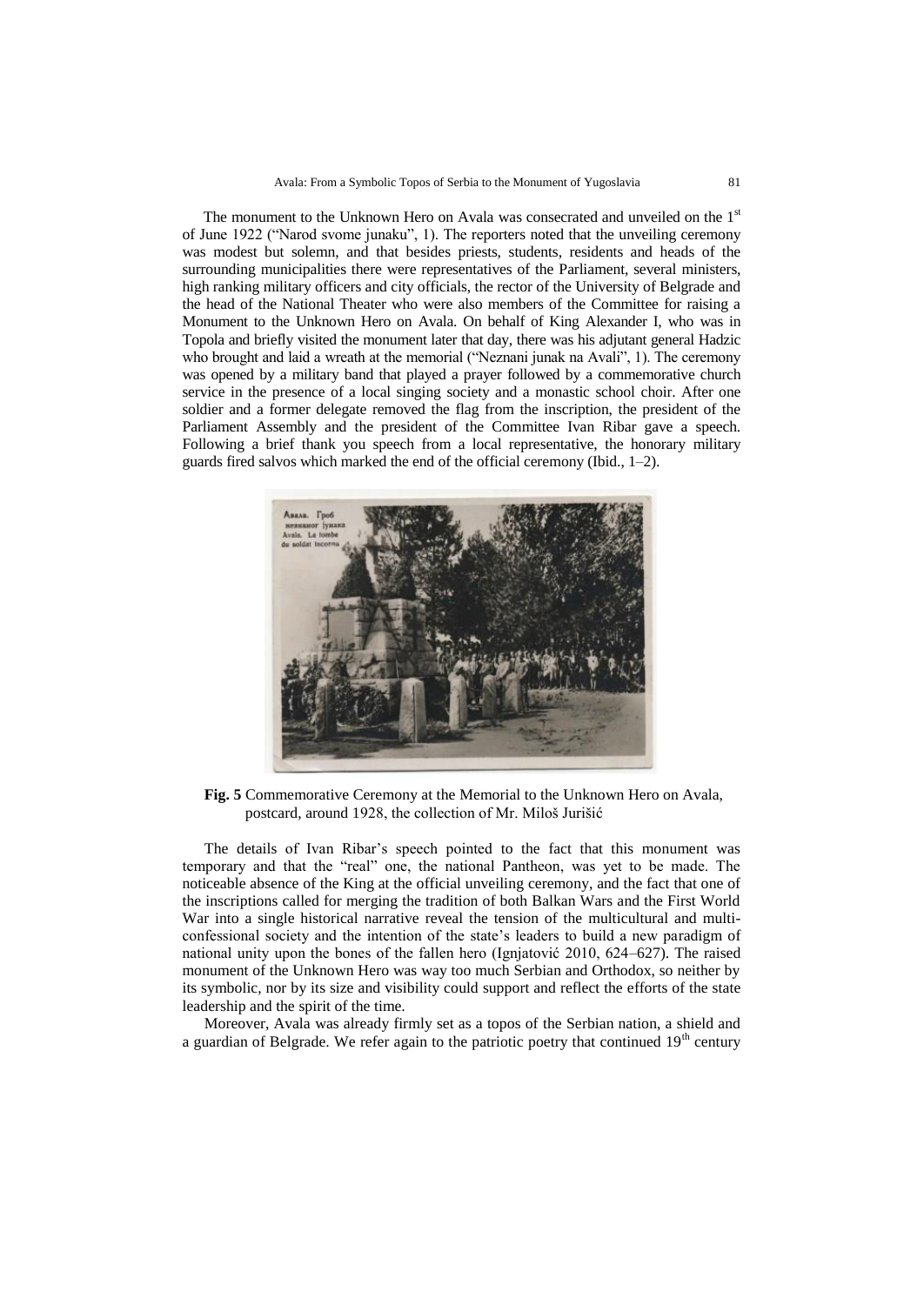tradition in securing Avala"s importance in Serbian mental geography. In a poem named *The Wedding of King Alexandar* (*Ženidba kralja Aleksandra*) (Drinosavĉić 1922), and the Royal wedding of King Alexandar I and Queen Maria was beyond any doubt the most important event in 1922, Mladen St. Djuricic, a writer and a war correspondent of the Serbian army from the Salonic Front wrote:

"When the wedding guests arrived in Belgrade / they were spotted by Avala

Mountain / on Avala lives fairy Ravioila / the guardian of the Holy Sumadija /and of eternal glory of the Serbs / the sister by choice of King Alexander".

On the same occasion Vojislav J. Ilic Jr., a notable Serbian poet in the period between the two World Wars, wrote a poem entitled *Let You Be Happy* (*Nek Vam je srećno*) (Ĉurićić St. М. 1922) Avala again gains an important role:

"What Karadjordje once began / Alexander the Great completed / Oh faithful guardians of the King and the house / shout victoriously with the voice of a thunder / "From Avala Fairy sings" / to welcome the pride of our countries / Serbian Queen and Serbian King!"

Nonetheless, in spite of the powerful symbolism of a particular (Serbian) tradition of the raised memorial on Avala, and the state"s continuous engagement to make а new worthy memorial to the Unknown Hero by organizing countless fundraising events in 1922 and promotional activities such as distribution of visual materials, coupons, photographs, leaflets, printed lectures and cinema shows ("Za "Neznanog Junaka"", 3; "Za Neznanog Junaka", 5), during the 1920s attempts have been made to affirm Avala as a resting place of a martyr and a hero of the entire nation. There was an attempt to incorporate the glorious role of the Serbian army and mass losses it suffered in the Great War into the imaginary military tradition of Yugoslavism (Ignjatović 2007, 27–32). Visiting the grave of the Unknown Hero was included as a mandatory route within the itinerary of foreign delegations, military and political officials, and also within the protocol of celebrating public holidays which made Avala and its memorial very prominent in the topology of the patriotic religion of the state (Fig. 6). In 1924 the Ministry of Forests and Mines initiated an action plan to modernize Avala and make it an



**Fig. 6** Commemorative Ceremony at the Memorial to the Unknown Hero on Avala, photo card from 8 May 1933, the collection of Mr. Miloš Jurišić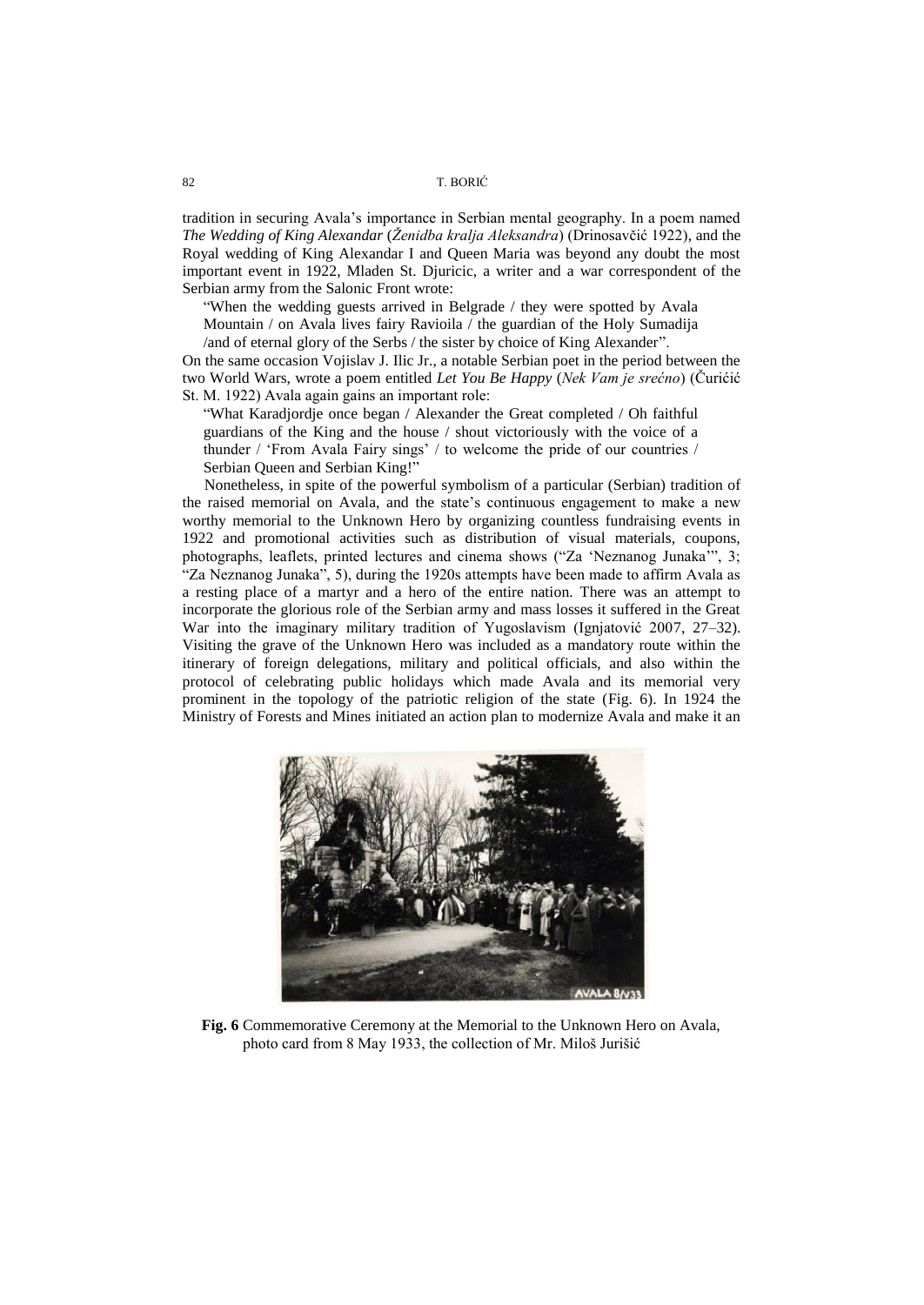inviting excursion area which included reconstruction of the old and construction of the new road as well as a number of trails and resting areas with drinking fountains. At the top of the Avala stairs leading to the walls of the old city of Zrnov should have been built. ("Modernizovanje Avale", 5). It was also planned to build a pavilion for the King and his guests, a modern hotel, as well as visitor's facilities (Ibid.).

In 1926, a wooden pavilion (Fig. 7) for mountaineers and the Mountaineering Society of Serbia, known as the Mitrovic House, was built on Avala, representing the oldest surviving mountain lodge in Serbia and named after Dr. Dusan Spirta Mitrovic, a medical doctor and the Salonica Front volunteer, one of the pioneers of mountaineering in Serbia. (Jovanović 2008, 40–41). Two years later, Vladimir Corovic (Samardžić 2014), a distinguished Serbian historian and a professor of the University of Belgrade, gave a lecture at the Kolarac National University entitled *Avala in History and National Oral Lore* in which he stressed the importance of this topos and its memorial that belongs there based on *historical circumstances and national feelings* ("Avala je bila i ostaje ĉuvar Beograda", 6).



**Fig. 7** The Mitrovic House on Avala, a postcard with a photo of Cedomir Kusevic taken before 1927, the collection of Mr. Miloš Jurišić

However, in 1930 we find completely different views and understandings of what Avala should represent and how it should be shaped within the official memory. The experts in the field of protection and maintenance of the antiquities called for restoration of the remains of the fortified town of Zrnov with the idea of renovation of the monument to the Unknow Hero (Krakov, 1, 3). On the other hand, the initial reception of a national monument and topos wherein Serbian and Yugoslav identity were not mutually exclusive had significantly changed during the following decade. Due to the national crisis, under the circumstances of ever growing socio-political conflicts and the rising animosity of the constituent members of the unified Kingdom, King Alexander I decreed royal dictatorship on 6 January 1929 and soon after the country was renamed the Kingdom of Yugoslavia. Avala with its strong national (Serbian) and religious (Orthodox) content represented a potential hazard for the cultural politics of a multinational and multi confessional state, consequently implying the strong state intervention (Ignjatović 2010, 627). The inner insecurity of the state had to be supported by monumental, visible,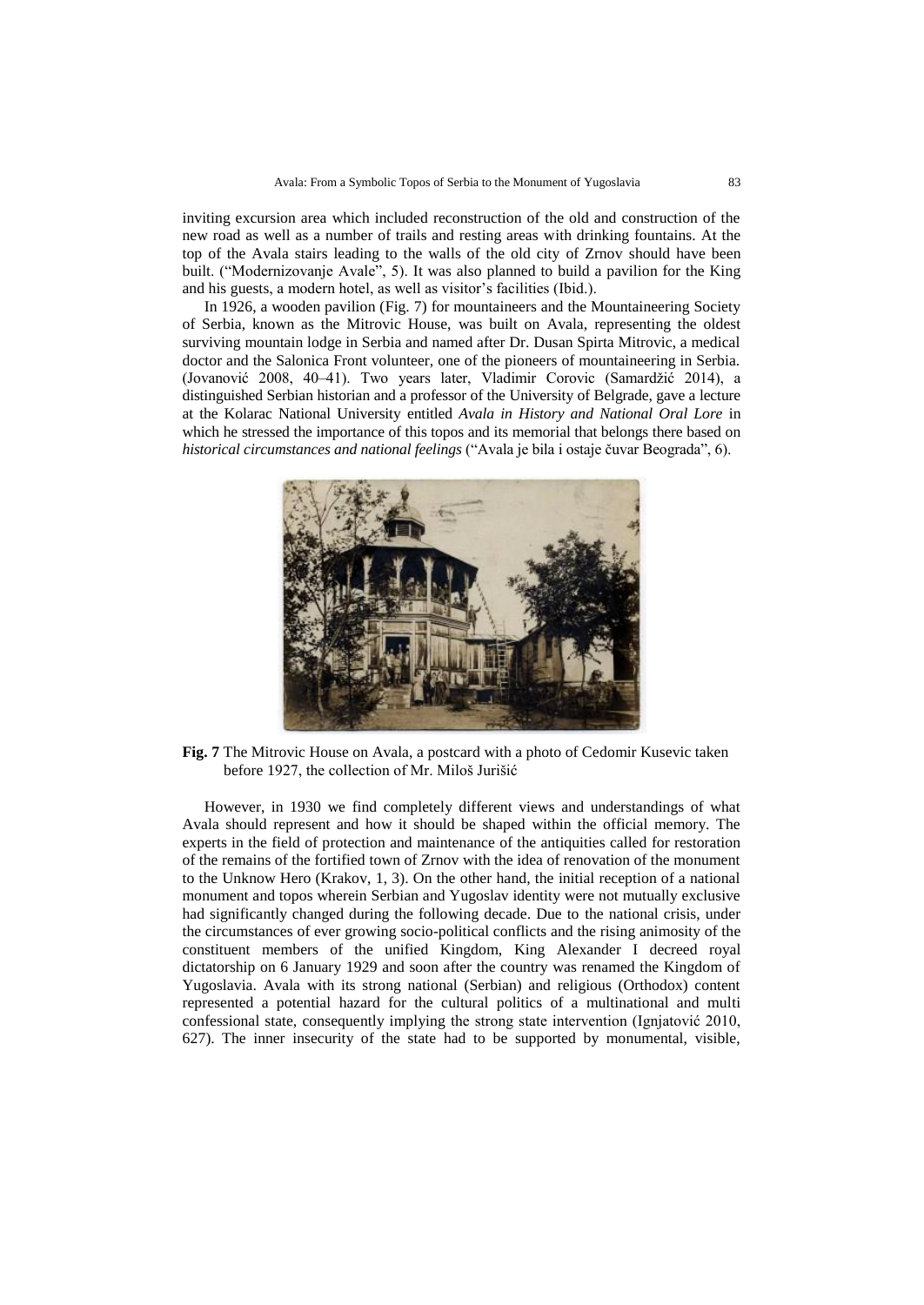durable and powerful works of art. Thus, it is understandable why the Monument to the Uknown Hero Avala caught the King's attention.

## 5. SHIFTING THE TOPOS" IDENTITY

Avala was clearly recognized as an exploitable and influential propaganda tool for the glorification of the new state and the unification of the nation. The international matrix of the phenomenon of memorials to the fallen heroes could be successfully and symbolically expanded for the purpose of unifying different historical contents into the uniqueness of an Yugoslav national feeling. In order to make full use of the impressive symbolic capital of Avala and to overcome its single national determinant factor for the creation of a successful memorial to the martyrs and the heroes of the whole community an important and uneasy task was set. The strategy included the process of relocating Avala's identity from the Serbian to the Yugoslav focus and to carry out an organized process of memory oblivion related to this place. Deeply rooted in Serbian oral lore, patriotic lyrics, ruling, dynastic panegyrics, Avala with its suggestive semiotics and direct association to the Serbs, necessarily had to undergo a complex symbolic revision and deconstruction.

It is right in the early 1930s that we find Avala mentioned for the first time in the context of Yugoslavia within the Hymn of the Sokol Movement:

Fly the peregrine falcon/ fly to the utmost of your power / from the summit of

blue Avala / over Yugoslavia (Jovanović 2008, 31).

In the same period, a decision was made to raise the new monument on the site of the medieval city of Zrnov. For this task, King Alexander commissioned Ivan Mestrovic, the most celebrated Yugoslav artist, to design the memorial to the fallen heroes (Mestrovic 1969, 215). Prior to the construction, at the very beginning of 1934, Mestrovic made sketches and a plaster model, which was approved by the King himself (Keĉkemet 2009, 111) (Fig. 8).



**Fig. 8** Ivan Mestrovic, Model for the Tomb of the Unknown Hero on Avala, photo taken around 1935, the collection of Mr. Miloš Jurišić

In order to provide full legitimacy for the construction of a new monument to Yugoslavia, and to emphasize its importance, a special army unit was formed. It was named the Avala Platoon and it was visibly present in each stage of its construction ("Prenos kostiju Neznanog junaka iz privremene u stalnu grobnicu na Avali", 5). The crucial step in carrying out the idea was an act of demolition of the remains of the medieval fortified city of Zrnov. Even before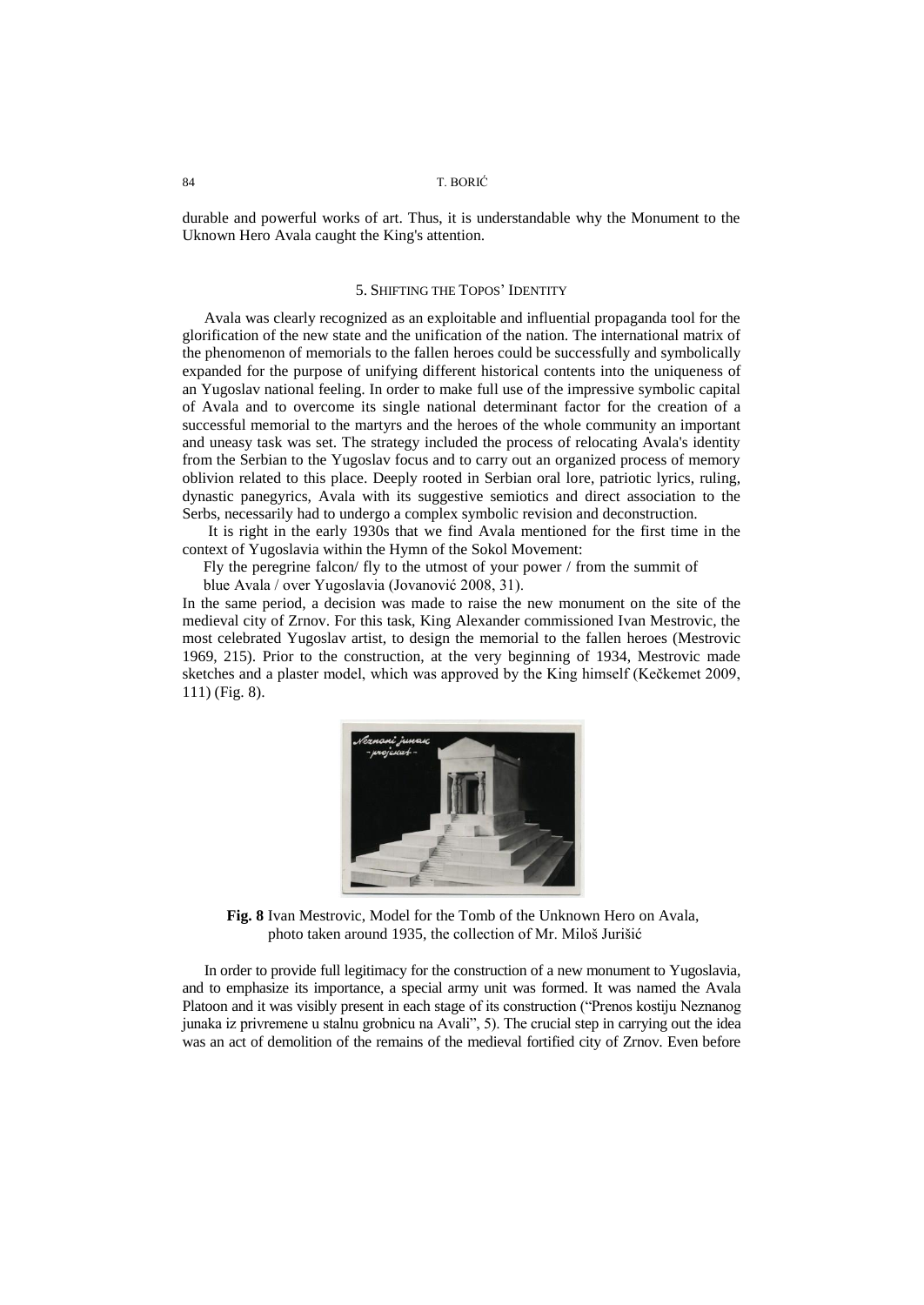the demolition of the epic town of Zrnov, there was sharp criticism and voices against the demolition of such cultural monuments. The Association of the Friends of Antiquities, the Institute of Folk Art of the Technical Faculty and the Club of Architects publicly condemned this act of the King (Rajĉević 2001, 19). However, the political moment demanded the sacrifice – the removal of everything that represented a hazard for national unity and for creation of a new national memory that clearly expressed the desired features and moral values of Yugoslav society through its form and content. The fortified city was mined by the order of King Alexander I on 18 April 1934. It took two series of explosions that day and another one the day after to remove the remains of the old medieval fortification ("Stari Porĉin grad na Avali srušen je juĉe uz strašnu detonaciju", 10; "Juĉe su razorene minama razvaline grada na Avali", 3; "Danas pre podne porušena je polovina grada na Avali", 5).

The new Memorial to the Unknown Hero was built from June 28, 1934 through June 28, 1938 (Keĉkemet 2009, 110–123).



**Fig. 9** The construction of the Tomb to the Unknown Hero on Avala, aerial view, the collection of Mr. Miloš Jurišić

The cornerstone of the memorial was laid on St. Vitus Day, the  $28<sup>th</sup>$  of June in 1934 and the Royal Charter was built at its foundations ("Nj. V. Kralj juĉe je osvetio kamentemeljac novog spomenika Neznanom Junaku na Avali", 3). The keystone was made of intensely red granite syenite from Tanda, a village near Zajecar in Eastern Serbia. The syenit of Tanda is a very rare material, and Tanda is the only and unique site in our country. Originality and authenticity were important qualities. The initial idea was to build the entire monument with this material, but since it does not allow pulling out large uniform monolithic blocks, the idea was unwillingly abandoned. The memorial was made of granite from the Bosnian town of Jablanica, a deeply dark gray stone (Keĉkemet 2009, 113). The firmness of the stone implied the stability of the state (Obrenović, 317). Mestrovic's project involved monumental and representative approach with stairs reaching the top of the hill, then a stepped base of the memorial narrowing to the top, and finally a building shaped as a hollow sarcophagus with two caryatides in each corner. Having used this cascading approach, the desired impression of honor and glory was achieved (Fig. 10).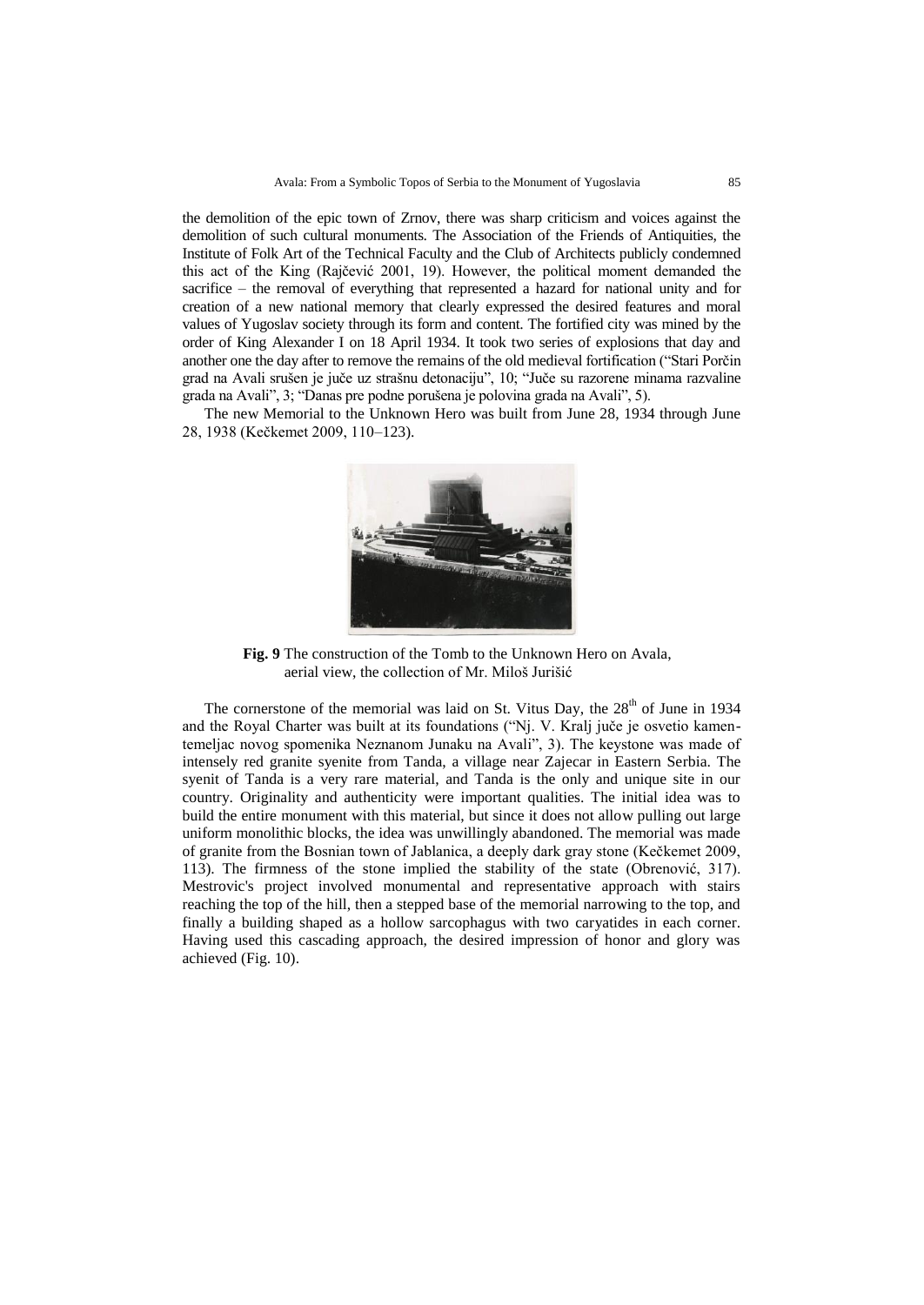

**Fig. 10** View to the Tomb of the Unknown Hero on Avala, a postcard from 1939, the collection of Mr. Miloš Jurišić

Elevated on a high stand, the monument is immediately visible, and the sky forms its impressive background reflecting the idea of the apotheosis of a national hero. The monument is very simple, without decorations and ornaments. The monumental female figures of caryatides dominate the composition representing the symbolic guardians of the last eternal home of the Unknown Hero (Keĉkemet 2009, 122). All the surfaces are purified and their faces are serious, without expression. Everything is subordinated to the overall impression of undisturbed peace and harmony.

The opposite side of the memorial, (Ibid., 116), was later changed according to the wish of Prince Paul. According to this change, a stone roundel was made with a flag pole and two-headed eagle on top of it made in bronze (Ibid., 121). The construction of the monument followed the keen interest of the public. Numerous apologetic columns were published in newspapers, and the entire construction process was accompanied by an extensive landscape design.

The consecration of the new memorial mausoleum on Avala with accompanying transfer of the Unknown Hero's relics from the old memorial was organized on June 28, 1938 ("Prenos kostiju neznanog junaka u novi grob na Avali", 5). The old monument was demolished and the only part that remained is the cross that was transferred and is still located in the courtyard of the Church of Saint Mary of Magdala in Beli Potok (Jovanović 2008, 38). A clear space that was made available on Avala granted the new sanctuary an unhindered insertion into collective consciousness. Avala was secured as one of the most important Yugoslav memorial topos (Ignjatović 2010). The fact that only a century later, the public knows little or nothing about the old monument on Avala testifies that `a good job` was done when it comes to altering the topos' identity.

**Acknowledgement**: *The paper is an extended version of a conference presentation at the International Academic Conference Spaces of Memory: Architecture, Heritage, Art held in Belgrade, 12–15 April 2011. The paper was not submitted for the conference proceedings, neither was it previously published. I would like to extend my gratitude to Mr. Milos Jurisic for useful guidance, insightful comments and photo material that he kindly made available for publishing.*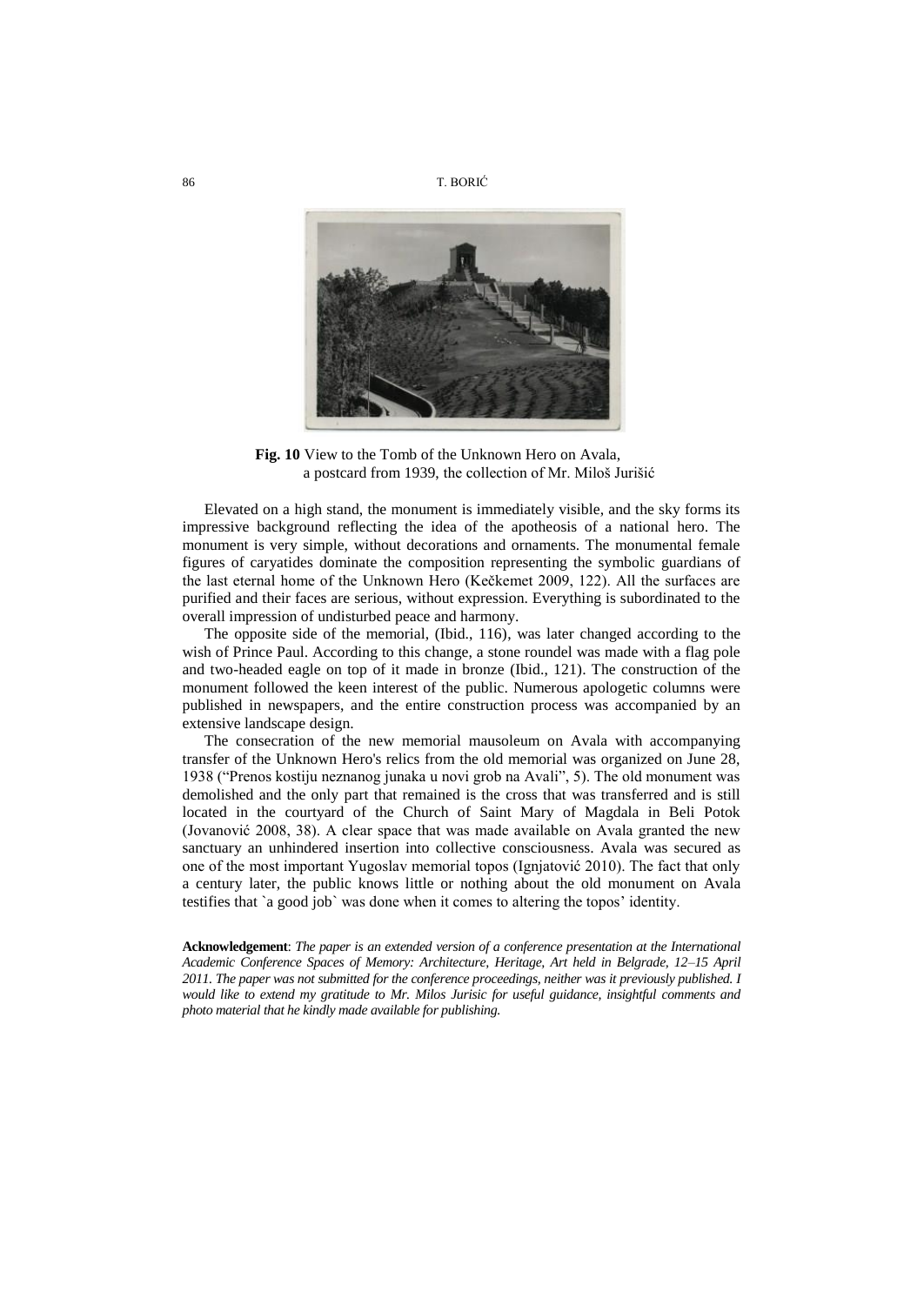#### **REFERENCES**

Appollonius of Rhodes (2015). *Argonautica*, book IV. Cambridge: Cambridge University Press.

Avala je bila i ostaje ĉuvar Beograda, *Vreme*, 08. 06. 1928, 6.

Bjeletić, M. i dr., (2003). *Etimološki rečnik srpskog jezika*, sv. 1, A. Beograd: Institut za srpski jezik **SANU** 

- Borozan, I. (2008). *Spomenik u hramu: memoria kralja Milana Obrenovića*, magistarski rad. Beograd: Univerzitet u Beogradu, Filozofski fakultet, Odeljenje za istoriju umetnosti.
- Borozan, I. (2015). Kult palih vojnika i umetnost sećanja: Hram slave na vojniĉkom groblju u Skoplju, In: V. Puzović (ed.), Pravoslavni svet i Prvi svetski rat: zbornik radova međunarodnog naučnog skupa, Beograd, Pravoslavni bogoslovski fakultet, Institut za teološka istraživanja: 444-467.

Bošković, Đ. (1940). Grad Žrnov, *Starinar*, XV: 70-91.

- Boţović, A. (2014). *Memorijali Prvog svetskog rata na teritoriji Beograda*. Beograd: Zavod za zaštitu spomenika kulture grada Beograda.
- Ĉelebi, E. (1973). *Putopis: odlomci o jugoslovenskim zemljama*. Sarajevo: Veselin Masleša.
- Chadwick, M., N. K. Chadwick. (2010). *The Growth of Literature*, Vol. 2. Cambridge: Cambridge University Press

Ĉubrilović, V. (1974). Srpska revolucija 1804–1815, In: V. Ĉubrilović (ed.), *Istorija Beograda*, 2. Beograd: Odeljenje istorijskih nauka SANU: 5–80.

Ĉubrilović, V. (ed.) (1974). *Istorija Beograda 1, Stari, srednji i novi vek*. Beograd: Odeljenje istorijskih nauka SANU, Prosveta.

Damjanović, R. (2007). *Žrnov: srpski Avalon/ Zrnov: the Serbian Avalon*. Beograd: Printmedia.

Danas pre podne porušena je polovina grada na Avali, *Pravda*, 19. 04. 1934, 5.

Daničić, Đ. (1864). *Rječnik iz književnih starina srpskih dio treći*. Beograd: Državna štamparija.

Detelić, M. (2007). *Epski gradovi: leksikon*. Beograd: Balkanološki institut SANU.

- Dimić, Lj. (1997). *Kulturna politika u Kraljevini Jugoslaviji: 1918–1941. Deo 3, Politika i stvaralaštvo*. Beograd: Stubovi kulture.
- Drinosavčić (1922). *Svadba Kralja Aleksandra: 6, 7. i 8. juna 1922. god.* Beograd: Izdanje Knjižare Bore J. Dimitrijevića.
- Đuriĉić, St. M. (1922). Nek Vam je srećno, *Ratnički glasnik: organ udruženja rezervnih oficira i ratnika,*  god. 1 br. 6.

Fajfrić, Ž. (2014). *Srpska despotovina*. Novi Sad: Dalamber.

- Hirshfeld, C. C. L. (2001). *Theory of Garden Art*. Philadelphia: University of Pennsylvania Press.
- Holton, M., V. Mihailovich (1997). *Songs of the Serbian People: From the Collections of Vuk Karadzic.*  University of Pittsburgh Press.

Ignjatović, A. (2007). *Jugoslovenstvo u arhitekturi: 1904–1941*. Beograd: Građevinska knjiga.

Ignjatović, A. (2010). From Constructed Memory to Imagined National Tradition: The Tomb of the Unknown Yugoslav Soldier (1934–38), *SEER*, Vol. 88, No. 4: 624–651.

Jakšić, Đ. (1862). "Padajte braćo", *Danica* br.22, god. III, 10. avgust: 349.

Jovanović S. B. (2008). *Avala 506m – planinarsko tursitički vodič*, PSD Avala. Beograd: Služba vodiča izleta i pohoda Planinarskog saveza Srbije.

Juĉe su razorene minama razvaline grada na Avali, *Vreme*, 19. 04. 1934, 3.

Kadijević, A., S. Marković (2003). *Milan Minić: arhitekt i slikar*. Prijepolje: Muzej

Katić, S. (2015). Tvrđava Avala (Gjuzeldže), *Istorijski časopis*, knj. LXIV: 253-271.

Keĉkemet, D. (2009). *Život i delo Ivana Meštrovića (1883 – 1962 – 2002)*. Zagreb: Školska knjiga.

Kostić, L. (1991). *Pesme*, knj. 3. Novi Sad: Matica srpska.

Krakov, S. (1930). Za obnovu zamka na Avali, *Vreme*, 14. 10: 1, 3.

Krstić, A. (2010). Žrnov, In: S. Mišić (ed.), *Leksikon gradova i trgova u srednjovekovnim srpskim* zemljama: prema pisanim izvorima. Beograd: Zavod za udžbenike, 109–110.

Makuljević, N. (2006). *Umetnost i nacionalna ideja u XIX veku. Sistem evropske i srpske vizuelne kulture u službi nacije.* Beograd: Zavod za udžbenike i nastavna sredstva.

Manojlović Pintar O. (2014). *Arheologija sećanja. Spomenici i identiteti u Srbiji 1918–1989*. Beograd: Udruženje za društvenu istoriju, Čigoja štampa.

Matekalo, A. (1938). Tajne skromnog groba Neznanog junaka, *Vreme*, 23. 1. 1938, 15.

Meštrović, I (1969). *Uspomene ne političke ljude i događaje*. Zagreb: Matica Hrvatska.